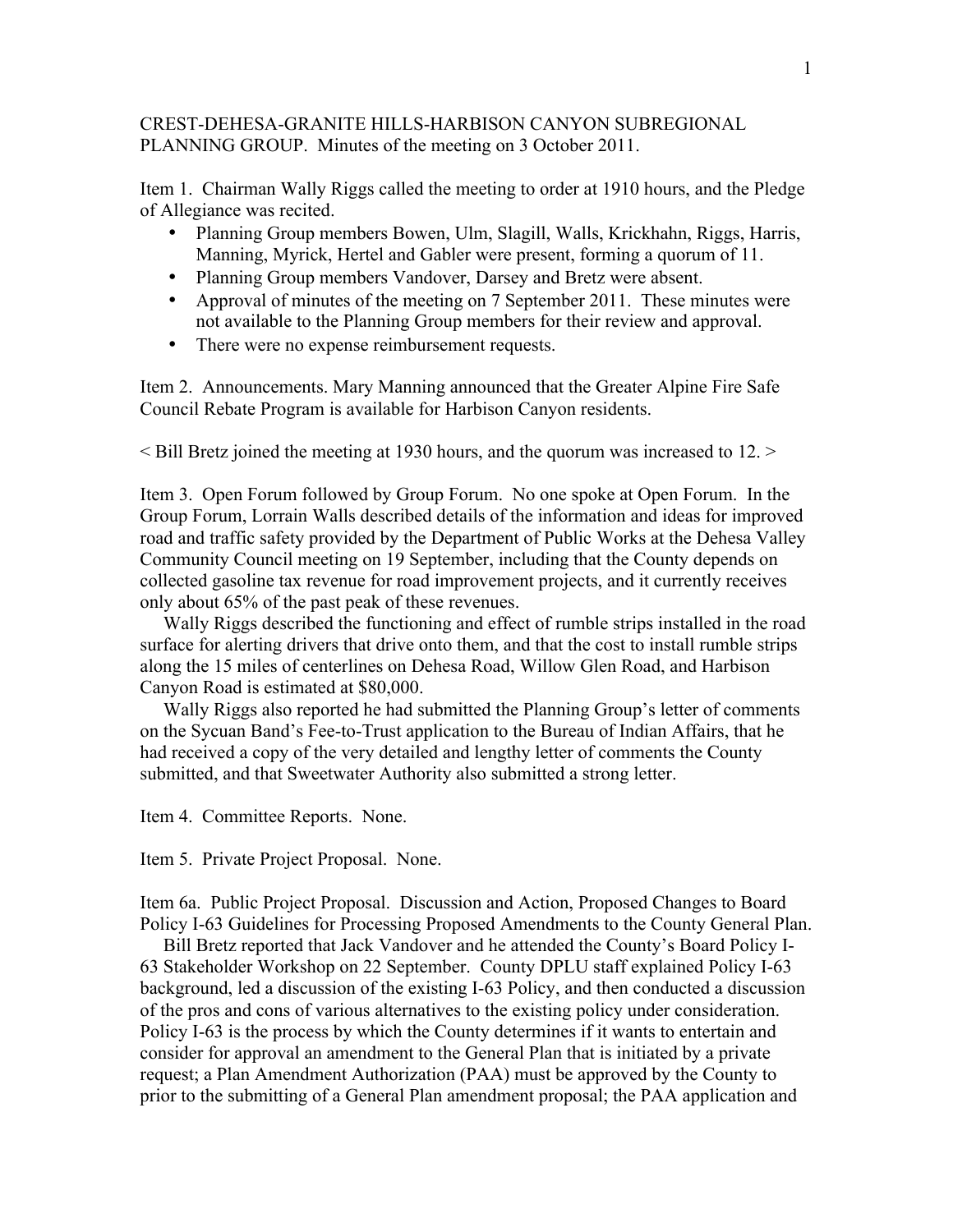approval process does not trigger a full CEQA review, but the subsequent complete General Plan Amendment application does, following the approval of the PAA; and this existing policy will expire on 31 December 2011 unless continued by action of the Board of Supervisors. The average cost to the County to process an application for a PAA is about \$15,000, and ranges from less than \$1000 to more than \$80,000 depending on the complexity of the proposal.

 Alternatives under consideration include 1) status quo continuance of the existing Policy I-63; 2) adoption of a General Plan Update Version that incorporates the requirements for objective findings and possible regional study areas; 3) adoption of a Modified General Plan Update version with reduced requirements for objective findings and no requirement for regional study areas; 4) adoption of a process that reviews acceptability of a privately initiated General Plan amendment concurrent with application for the amendment; and 5) no review of any sort prior to accepting and processing a privately initiated amendment.

 The County DPLU staff will prepare and make available a report summarizing concerns and comments gathered at the workshop and during the policy review process, along with a set of specific alternatives to the current Policy I-63, and a staff recommendation, 10 days prior to the scheduled 26 October hearing of this item by the Board of Supervisors. This report will include any Planning Group comments and/or recommendation of a specific alternative action that is submitted in time for DPLU review prior to preparation of documentation for the Board hearing.

 Planning Group members discussed negative aspects of the County permitting process, without taking any specific action regarding alternatives for Policy I-63.

Item 6b. Public Project Proposal. Parkland Dedication Ordinance Priority List. Chairman Riggs engaged the Planning Group in a discussion of the annual request from the County Department of Parks and Recreation for an updated, prioritized list of projects the community wants carried out at each of its existing parks. He reminded the Group that new additional public County parkland cannot be acquired unless there is an organized group that is committed to its maintenance, and that proposed projects had to meet certain criteria to be eligible for PLDO funds. It is yet to be determined whether a project to develop a South Lane Master Plan qualifies as eligible. The 2010-2011 priority list did not include any projects that support active recreation programs, but such projects can be eligible and receive funding. Mary Manning would like a project to replace the electric lighting that was removed from the patio area of the Harbison Canyon Community Center at Ironsides Park, which could support active recreation there after dark; but she is not certain whether it is possible to have nighttime activities on the patio area, since Ironsides is a "dawn to dusk" park.

 Chairman Riggs informed the group he would give Judy Bowen the details and documentation from the County for organizing a 2011-2012 Priorty List, and that this would be an item on the agenda of the November meeting.

Item 7. Unfinished Business. None.

Item 8. New Business. None.